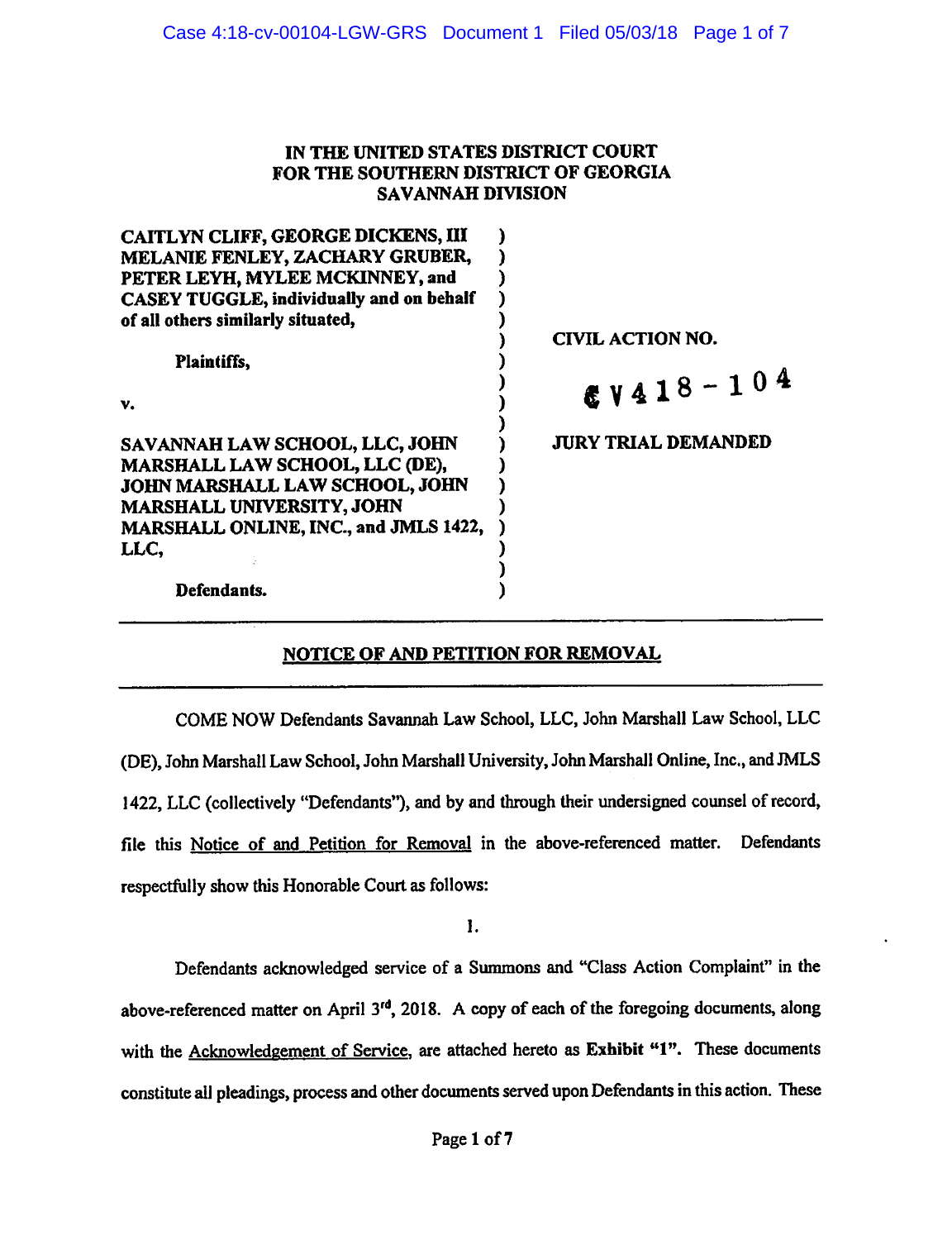#### Case 4:18-cv-00104-LGW-GRS Document 1 Filed 05/03/18 Page 2 of 7

documents were the initial pleadings served upon the Defendants setting forth the claims upon which Plaintiffs' action is based.

 $2.$ 

Savannah Law School, LLC is a domestic limited liability company organized under the laws of Georgia with a principal office address and principal place of doing business in Georgia. John Marshall Law School, LLC (DE) is a foreign limited liability company organized under the laws of Delaware with a principal office address and place of doing business in Georgia. John Marshall Law School is a domestic nonprofit corporation organized under the laws of Georgia with a principal place of doing business and principal office address in Georgia. John Marshall University is a domestic nonprofit corporation organized under the laws of Georgia with a principal place of doing business and principal office address in Georgia. John Marshall Online, Inc. is a domestic nonprofit corporation organized under the laws of Georgia with a principal place of doing business and principal office address in Georgia. JMLS 1422, LLC is a foreign limited liability company organized under the laws of Delaware with a principal place of doing business and principal office address in Georgia.

 $3.$ 

Defendants have invoked the Class Action Fairness Act in removing this action. Unlike in traditional diversity analysis, the Court need not inquire into the citizenship of each member of each Defendant LLC. 28 U.S.C. § 1332(d)(10) provides that for CAFA purposes, "an unincorporated association shall be deemed to be a citizen of the state where it has its principal place of business and the State under whose laws it is organized." 28 U.S.C. § 1332(d)(10). Federal courts have given these terms their plain meaning. See Irwin v. Jimmy John's Franchise, LLC, 175 F. Supp. 3d 1064, 1068 n.2 (C.D. Ill. 2016) (noting that normally, litigant must plead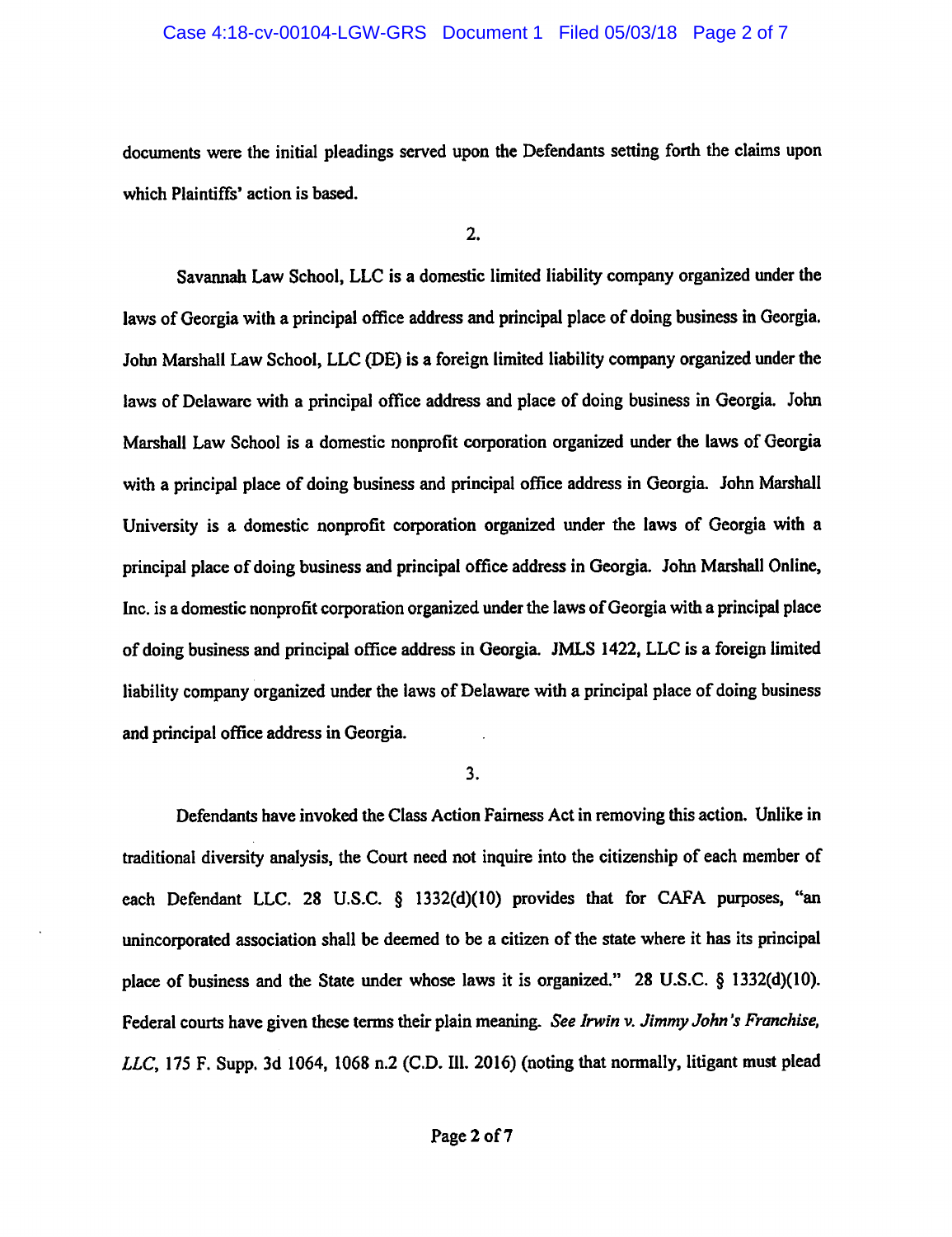#### Case 4:18-cv-00104-LGW-GRS Document 1 Filed 05/03/18 Page 3 of 7

citizenship of every LLC member but that under CAFA, allegation that LLC was Delaware limited liability company with its principal place of business in Illinois was sufficient). Thus, 28 U.S.C. § 1332(d)(10) requires only that Defendants plead the principal place of business and state of organization for each Defendant LLC.

 $4.$ 

The above-styled action is a civil action for monetary damages in which Plaintiffs are seeking compensation for damages, including, but not limited to, awards they contend they are owed under scholarship agreements, compensatory damages for the purported lost value of their degree, compensatory damages resulting from the purported loss of Savannah Law School's accreditation,<sup>1</sup> compensatory damages arising from Plaintiffs' purported inability to finish their degree program at Savannah Law School,<sup>2</sup> general damages, and consequential damages. Complaint at Wherefore (e). Plaintiffs also seek punitive damages and attorney's fees. (Plaintiff's Complaint at Wherefore (f) and (g)).

5.

Plaintiffs frame their Complaint as a class action under O.C.G.A. § 9-11-23, a statute similar to Rule 23 of the Federal Rules of Civil Procedure, and define their class as:

All persons who are citizens of Georgia and who were enrolled in classes at Savannah Law School during the 2017-2018 academic year or had applied for admission to Savannah Law School for the Fall 2018 semester.

Plaintiffs claim that the class is "so numerous that individual joinder of all class members as parties to this action would be impractical." Plaintiffs "allege that the class consists of hundreds of members." Complaint ¶¶ 60; 63.

<sup>&</sup>lt;sup>1</sup> Savannah Law School did not lose its accreditation.

<sup>&</sup>lt;sup>2</sup> Plaintiffs will be able to finish their degree programs at Savannah Law School.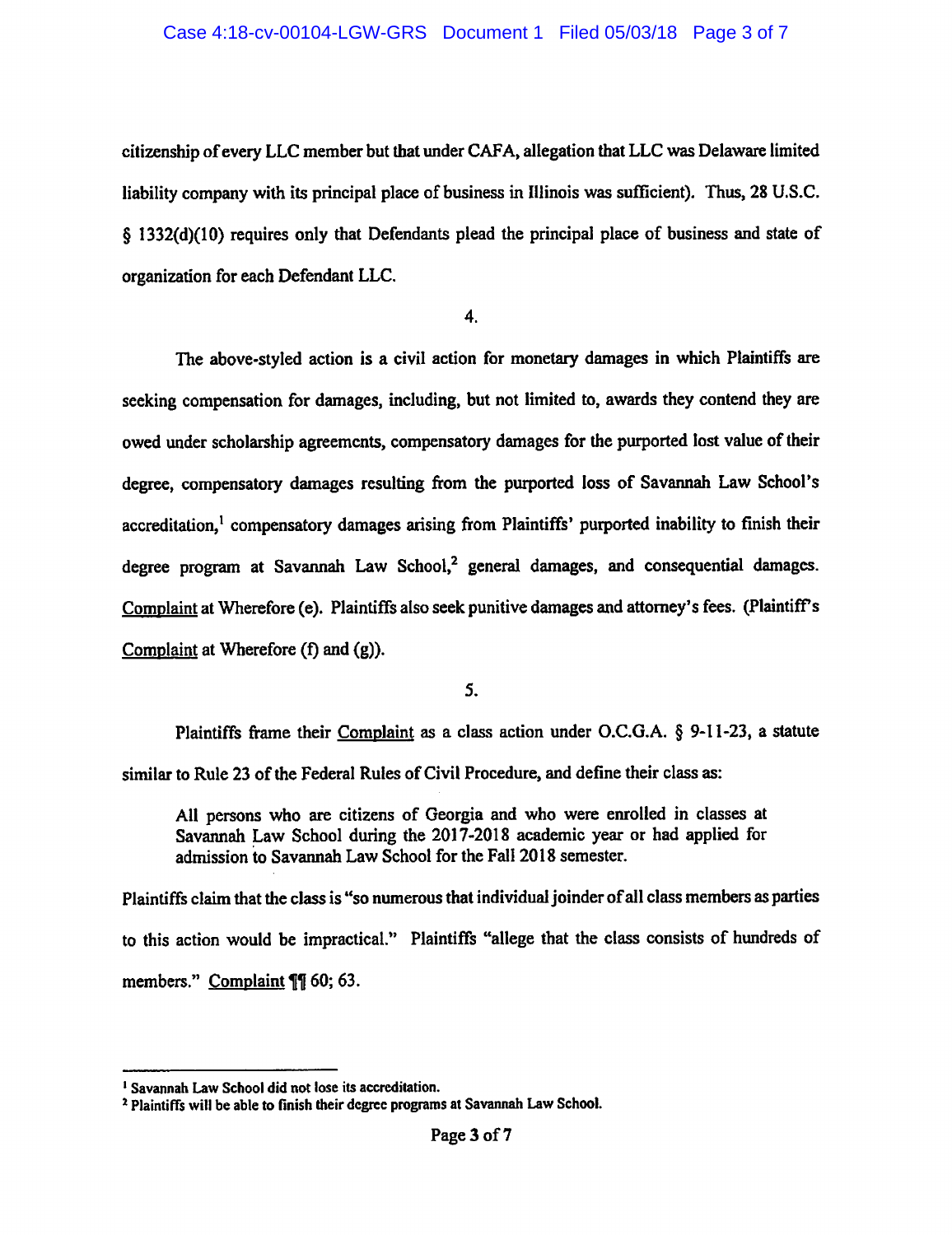6.

This Court has original jurisdiction over Plaintiffs' claims by virtue of diversity of citizenship and satisfaction of the amount in controversy requirement of 28 U.S.C. § 1332(d). pursuant to the Class Action Fairness Act of 2005. Plaintiffs have alleged damages spanning the entire legal careers of "hundreds of members" (at minimum, then, over one hundred). Further, Plaintiffs have pleaded their entitlement to punitive damages. In this Circuit, courts consider all pleaded damages (including punitive damages) in determining the amount in controversy for CAFA purposes. McDaniel v. Fifth Third Bank, 568 F. App'x 729, 732 (11th Cir. 2014). If Plaintiffs were to prove their allegations that the careers of hundreds of lawyers were damaged across their entire career span, plus the allegations that some students would otherwise have become lawyers but now cannot, *plus* the allegations that scholarships were improperly revoked, *plus* the pleaded punitive damages, the amount for a class of "hundreds of members" would exceed \$5,000,000.00.

7.

A member of the purported class of Plaintiffs (Peter Leyh) is a citizen of New Jersey. Leyh previously listed himself as a citizen and resident of the State of New Jersey in application materials to Savannah Law School, stating that his "permanent address" was in New Jersey. To protect Mr. Leyh's privacy, Defendants have not set forth his home address in this public pleading, but can provide it to the Court or opposing counsel upon request.

8.

"[A] change of domicile requires a concurrent showing of (1) physical presence at the new location with (2) an intention to remain there indefinitely." Scoggins v. Pollock, 727 F.2d 1025, 1026 (11th Cir. 1984) (cleaned up). Accordingly, "[c]ourts have recognized a presumption that a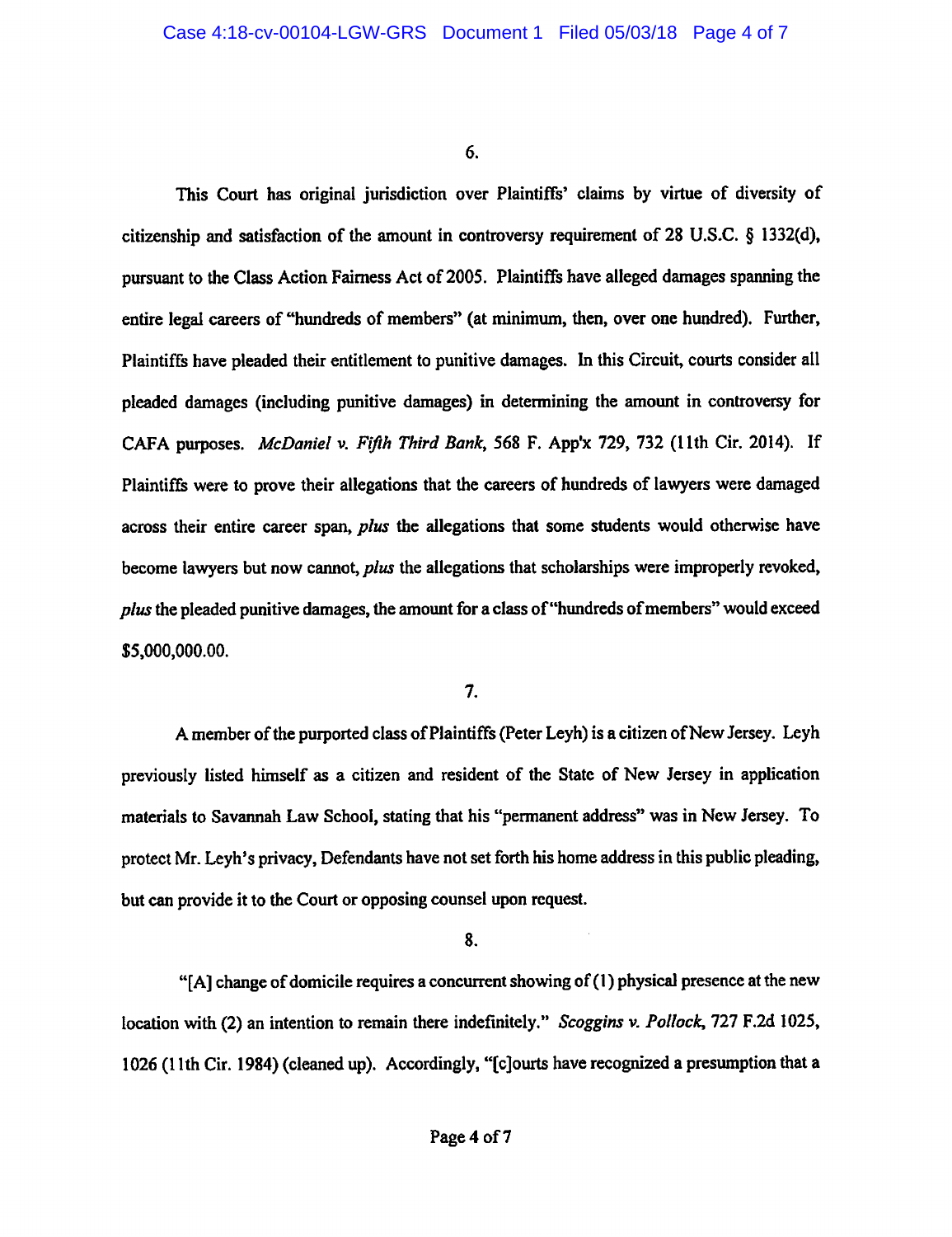college student retains the domicile of his parents even where he travels outside of his home state for university and has no intention of returning to his home state." Raynor v. Shock Doctor, Inc., No. 3:08CV1705(WWE), 2009 WL 347576, at \*1 (D. Conn. Feb. 11, 2009).

Out-of-state students generally have been viewed as temporary residents who are located in the state where their school is located only for the duration and for the purpose of their studies. Consequently, the principle has been well established that they have been presumed to lack the intention to remain in the state indefinitely that is required for the acquisition of a new domicile and to retain their prior, established domiciles while attending school.

§ 3619 Citizenship of Particular Persons—Out-of-State Students, 13E Fed. Prac. & Proc. Juris. § 3619 (3d ed.). The Eleventh Circuit has recognized and adopted this same rationale. Scoggins, 727 F.2d at 1026 (holding that woman who moved from Georgia to South Carolina to pursue degree after death of husband was still domiciled in Georgia). Mr. Leyh indicated that his permanent address was in New Jersey, and he is thus a citizen and domiciliary of that state.

Mr. Leyh is thus a citizen of a different state than at least one Defendant. Because the Class Action Fairness Act only requires that "any member of a class of plaintiffs is a citizen of a State different from any defendant," Leyh's (New Jersey) diversity from John Marshall University (a Georgia corporation) or John Marshall Law School (a Georgia corporation) would generate the requisite minimal diversity independent of the citizenship of any other entity. He is likewise diverse from all LLC Defendants.

### 9.

Therefore, this court has original jurisdiction over Plaintiffs' claims by virtue of minimal diversity of citizenship and satisfaction of the amount in controversy requirement of 28 USC § 1332(d) because this is a case pleaded as a class action. This action is properly removable to federal court pursuant to 28 USC § 1332, § 1441, § 1446(b), and § 1453 (pursuant to the Class Action Fairness Act of 2005). Defendants file this Notice of Removal within thirty (30) days of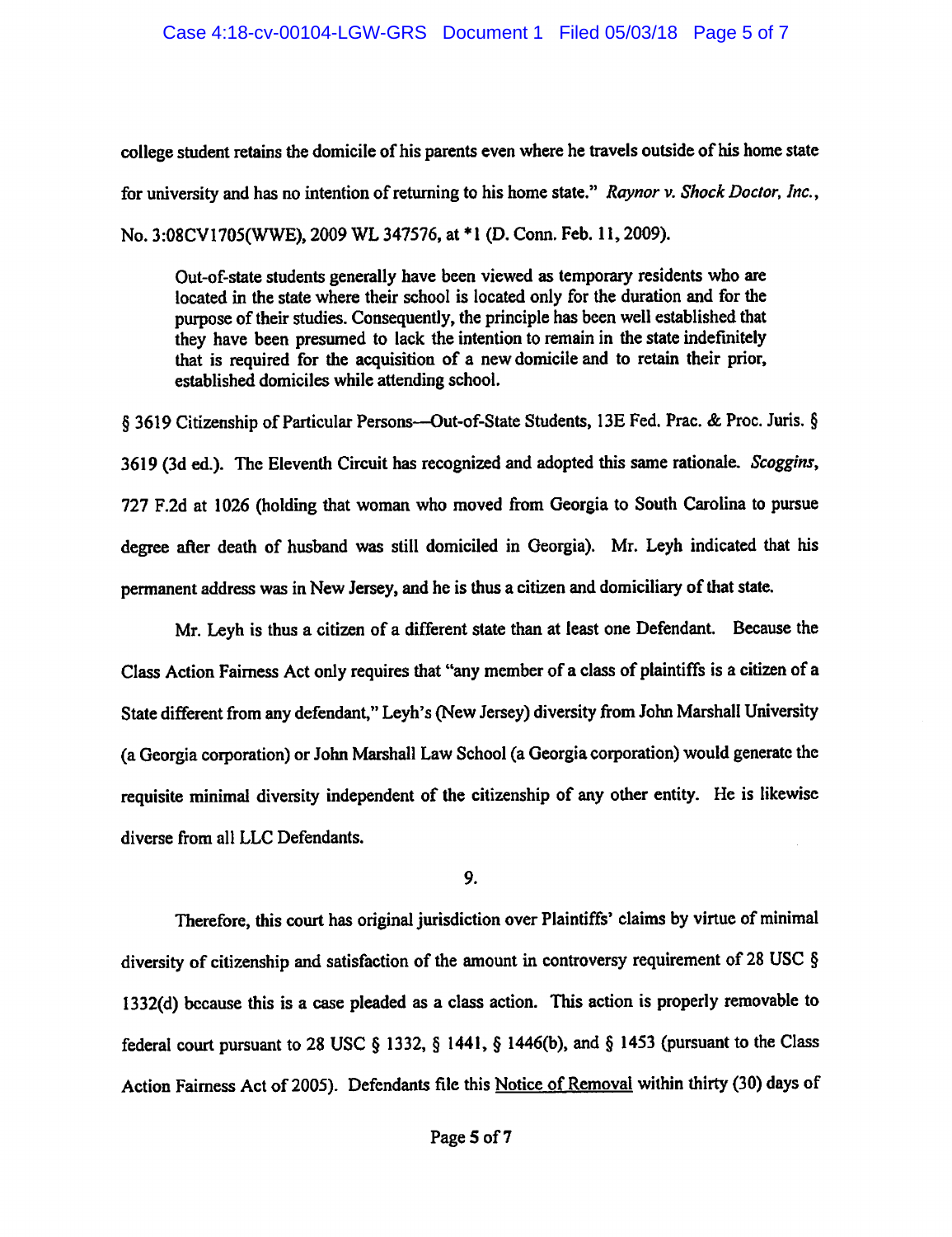acknowledgement of service of Plaintiff's original Complaint in accordance with 28 USC § 1446(b). See Murphy Bros., Inc. v. Mitchetti Pipe Stringing, Inc., 526 U.S. 344, 356 (1999) (noting that service or acknowledgment starts Section 1446(b)'s 30-day removal clock). Venue is proper in this Court.

10.

Defendants have served copies of this Notice of Removal, as well as the attached Notice of Filing of Notice of Removal upon Plaintiffs' counsel and is filing same with the Clerk of the State Court of Chatham County, Georgia.

11.

Based upon the foregoing, Defendants hereby request this matter be removed to the United States District Court for the Southern District of Georgia, pursuant to 28 USC § 1332, § 1441, § 1446, and § 1453.

THIS 3RD DAY OF MAY, 2018.

# **BOUHAN FALLIGANT LLP**

/s/ Todd M. Baiad TODD M. BAIAD Georgia Bar No. 031605 **LUCAS D. BRADLEY** Georgia Bar No. 672136 **Attorneys for Defendants** 

Post Office Box 2139 Savannah, Georgia 31402 Telephone: (912)-232-7000 Telefax: (912)-233-0811 Email: tmbaiad@bouhan.com Idbradlev@bouhan.com